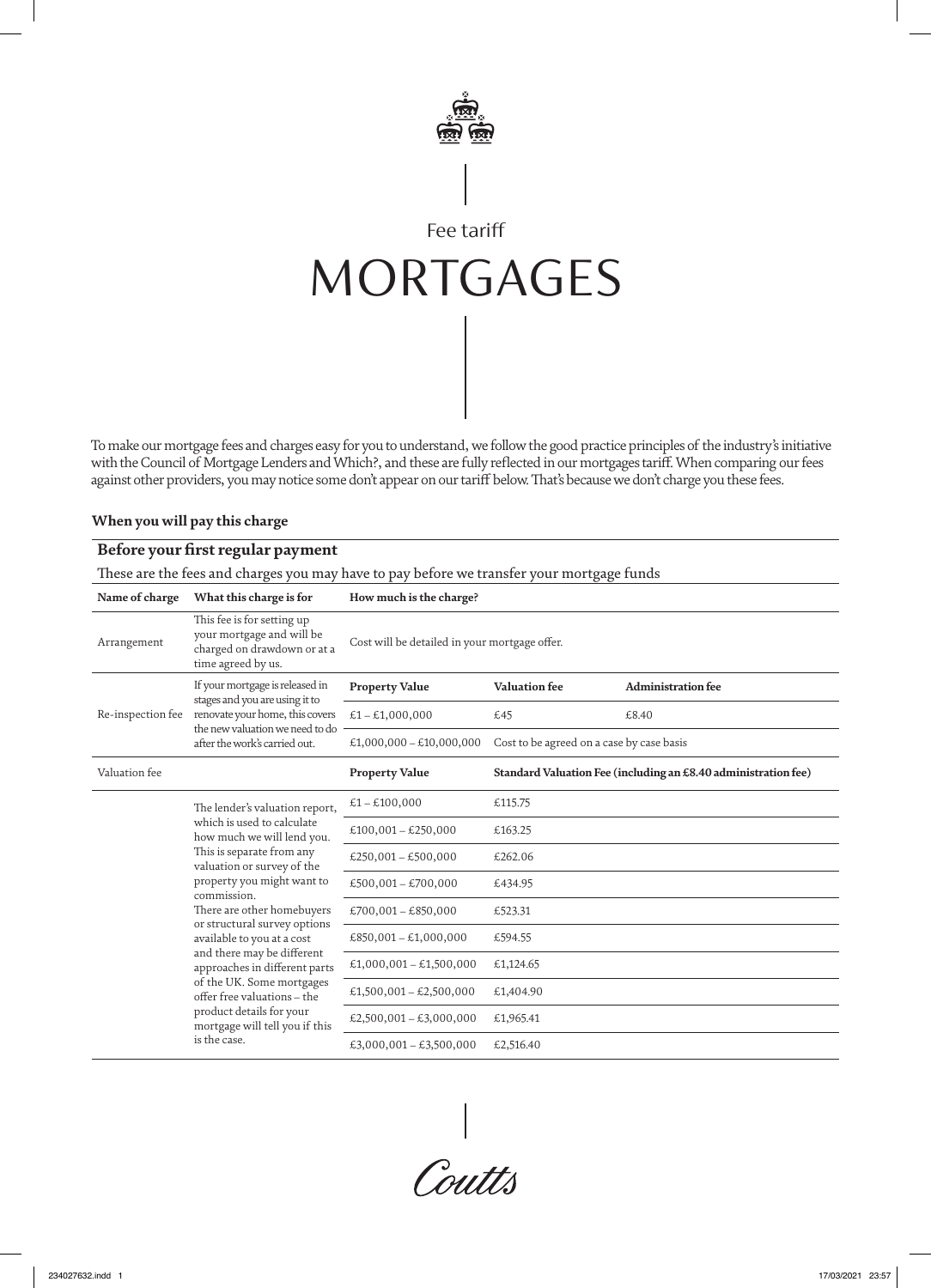# Fee tariff

| Valuation fee continued |                                                                                                                                                                                                                                                                                                                                                                                                                     | <b>Property Value</b>                        | Standard Valuation Fee (including an £8.40 administration fee)                                                                                           |
|-------------------------|---------------------------------------------------------------------------------------------------------------------------------------------------------------------------------------------------------------------------------------------------------------------------------------------------------------------------------------------------------------------------------------------------------------------|----------------------------------------------|----------------------------------------------------------------------------------------------------------------------------------------------------------|
|                         |                                                                                                                                                                                                                                                                                                                                                                                                                     | £3,500,001 - £4,000,000                      | £2,810.89                                                                                                                                                |
|                         |                                                                                                                                                                                                                                                                                                                                                                                                                     | £4,000,001 - £4,500,000                      | £3,095.89                                                                                                                                                |
|                         |                                                                                                                                                                                                                                                                                                                                                                                                                     | £4,500,001 - £5,000,000                      | £3,333.41                                                                                                                                                |
|                         |                                                                                                                                                                                                                                                                                                                                                                                                                     | £5,000,001 - £5,500,000                      | £3,475.91                                                                                                                                                |
|                         |                                                                                                                                                                                                                                                                                                                                                                                                                     | £5,500,001 - £6,000,000                      | £3,618.41                                                                                                                                                |
|                         |                                                                                                                                                                                                                                                                                                                                                                                                                     | £6,000,001 - £6,500,000                      | £3,903.41                                                                                                                                                |
|                         |                                                                                                                                                                                                                                                                                                                                                                                                                     | £6,500,001 - £7,000,000                      | £4,188.41                                                                                                                                                |
|                         |                                                                                                                                                                                                                                                                                                                                                                                                                     | £7,000,001 - £7,500,000                      | £4,473.41                                                                                                                                                |
|                         |                                                                                                                                                                                                                                                                                                                                                                                                                     | £7,500,001 - £8,000,000                      | £4,758.41                                                                                                                                                |
|                         |                                                                                                                                                                                                                                                                                                                                                                                                                     | £8,000,001 - £8,500,000                      | £5,043.41                                                                                                                                                |
|                         |                                                                                                                                                                                                                                                                                                                                                                                                                     | £8,500,001 - £9,000,000                      | £5,328.41                                                                                                                                                |
|                         |                                                                                                                                                                                                                                                                                                                                                                                                                     | £9,000,001 - £9,500,000                      | £5,613.41                                                                                                                                                |
|                         |                                                                                                                                                                                                                                                                                                                                                                                                                     | £9,500,001 - £10,000,000                     | £5,898.41                                                                                                                                                |
|                         |                                                                                                                                                                                                                                                                                                                                                                                                                     | £10,000,000+                                 | Cost to be agreed on a case by case basis                                                                                                                |
|                         | costs will be included in the total Valuation fee detailed in your mortgage offer.                                                                                                                                                                                                                                                                                                                                  |                                              | Note: There maybe additional costs in addition to the Valuation fee's outlined above, for example when a specialist report is required. These additional |
| Funds transfer fee      | Electronically transferring<br>the mortgage funds to you or<br>your solicitor.                                                                                                                                                                                                                                                                                                                                      | £25 charged at the time of<br>transaction.   |                                                                                                                                                          |
| Legal fee               | You will normally instruct a<br>solicitor to act on your behalf<br>in connection with your<br>home purchase transaction.<br>You may be required to pay<br>their legal fees and costs as<br>part of their work on your<br>behalf. These fees/costs are<br>normally charged by the<br>solicitor, directly to you<br>unless we tell you that we will<br>contribute to the legal costs<br>as part of your product deal. | Cost will be dependent on<br>your solicitor. |                                                                                                                                                          |
| Annual fee              | This annual fee is applicable<br>for Mortgage Reserve                                                                                                                                                                                                                                                                                                                                                               | £250                                         |                                                                                                                                                          |

## **If you ask us for extra documentation and/or services beyond the standard management of your account**

Accounts only.

| Name of charge                       | What this charge is for                                                                                        | How much is the charge?                                         |
|--------------------------------------|----------------------------------------------------------------------------------------------------------------|-----------------------------------------------------------------|
| Duplicate/interim statement fee      | Requesting a copy of a previous mortgage<br>statement or an interim statement of your<br>account as it stands. | Cost will be detailed in your Private Client<br>Banking Tariff. |
| Certificate of interest              | Requesting a copy certificate of interest.                                                                     | Cost will be detailed in your Private Client<br>Banking Tariff. |
| Cheque issued for less than $£1,000$ | This fee is payable for Mortgage Reserve<br>Accounts only where you issue a cheque for less<br>than £1,000.    | $£5$ per cheque.                                                |